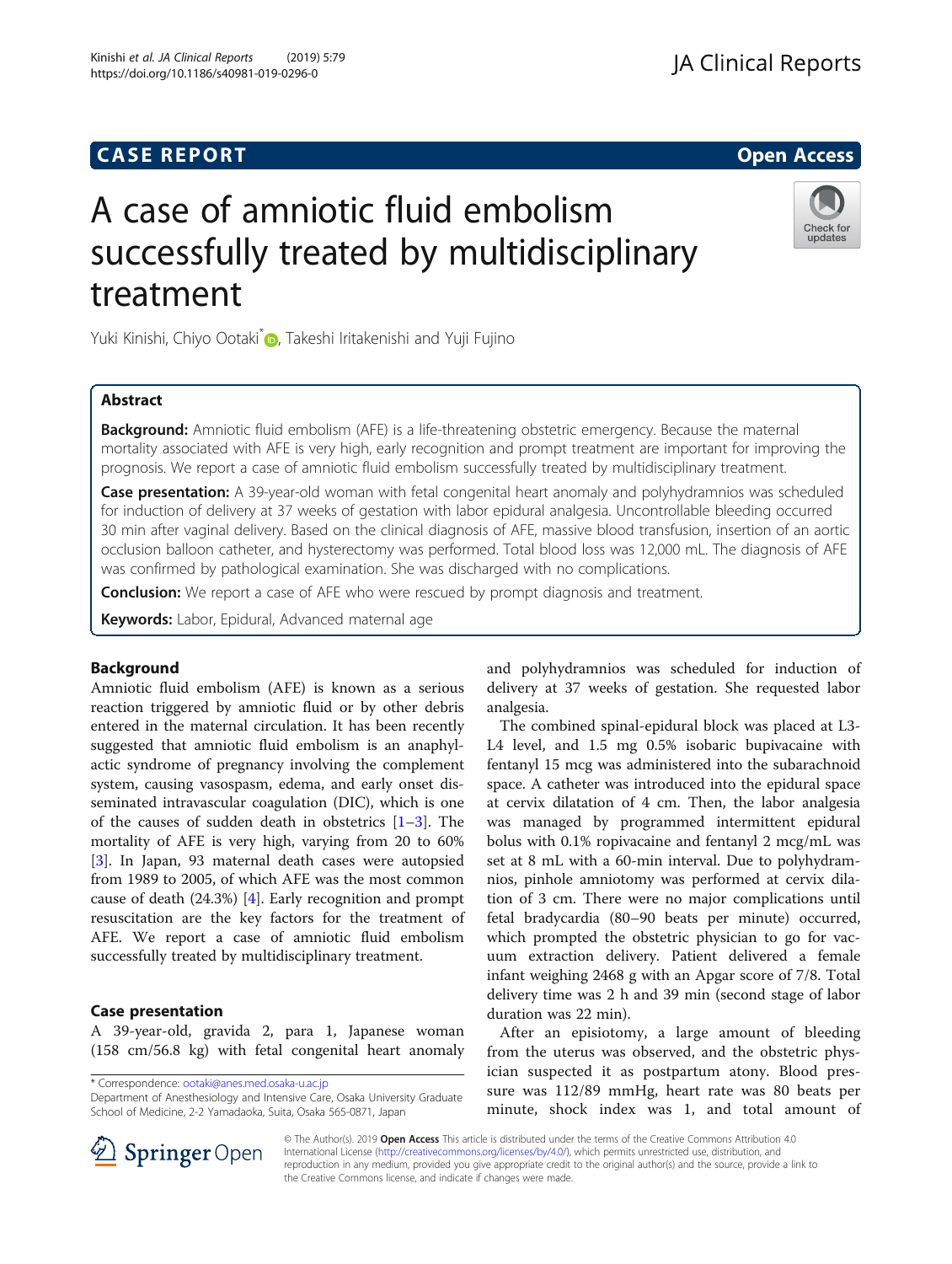bleeding was 2800 mL at that time. We started to transfuse red blood cells and placed an intrauterine (Bakri®) balloon. At 30 min after the delivery, the total bleeding amount reached 3100 mL, and the blood pressure was decreased to 72/43 mmHg, shock index increased to 2, and  $SpO<sub>2</sub>$  decreased to 86%. We started treatment based on a suspicious diagnosis of AFE due to sudden decrease of plasma fibrinogen level and uncontrollable bleeding from a needle hole. She was orotracheally intubated, and a central venous and a radial artery catheter was inserted. We ruled out pulmonary embolism because the central venous pressure was 5 mmHg. Besides administering lowdose noradrenaline, an occlusion balloon was inserted into the descending aorta. Uterine artery embolization was performed at radiology department. Red blood concentrates (RBCs) and fresh frozen plasma (FFP) were transfused using a rapid infusion system. In spite of those treatments, her bleeding was uncontrollable and obstetrics team decided to perform total hysterectomy, and the patient was transferred to the operating room. The time from the start of surgery to hysterectomy was 11 min. The fibrinogen level increased above 100 mg/dL after

hysterectomy. However, the second interventional radiology (IVR) was required to control bleeding from the vagina. Embolization of the right internal pudendal artery and cervicovaginal branches of the right uterine artery was performed. At last, her bleeding was controlled, and the blood pressure became stable without norepinephrine administration. After hysterectomy, she was transferred to the ICU with intubation. The total bleeding amount was 12,000 mL, and the total amount of RBCs, FFP, platelet concentrate, and fibrinogen required were 38 U, 36 U, 60 U, and 8 V, respectively. The perioperative chart is shown in Fig. 1. The time series results of blood sampling are shown in Table [1](#page-2-0).

She was extubated on the second day after surgery at ICU. On the third day, she was moved from the ICU to the general ward. On the 16th postoperative day, she was discharged from the hospital without any complications. Laboratory tests at when postpartum hemorrhage began showed that serum zinc coproporphyrin-1 and sialyl-Tn antigens were negative, but C3  $(64.0 \text{ mg/dL})$ , C4 component  $(10.0 \text{ mg/m})$ dL), and C1 esterase inhibitor levels (27%) were low.

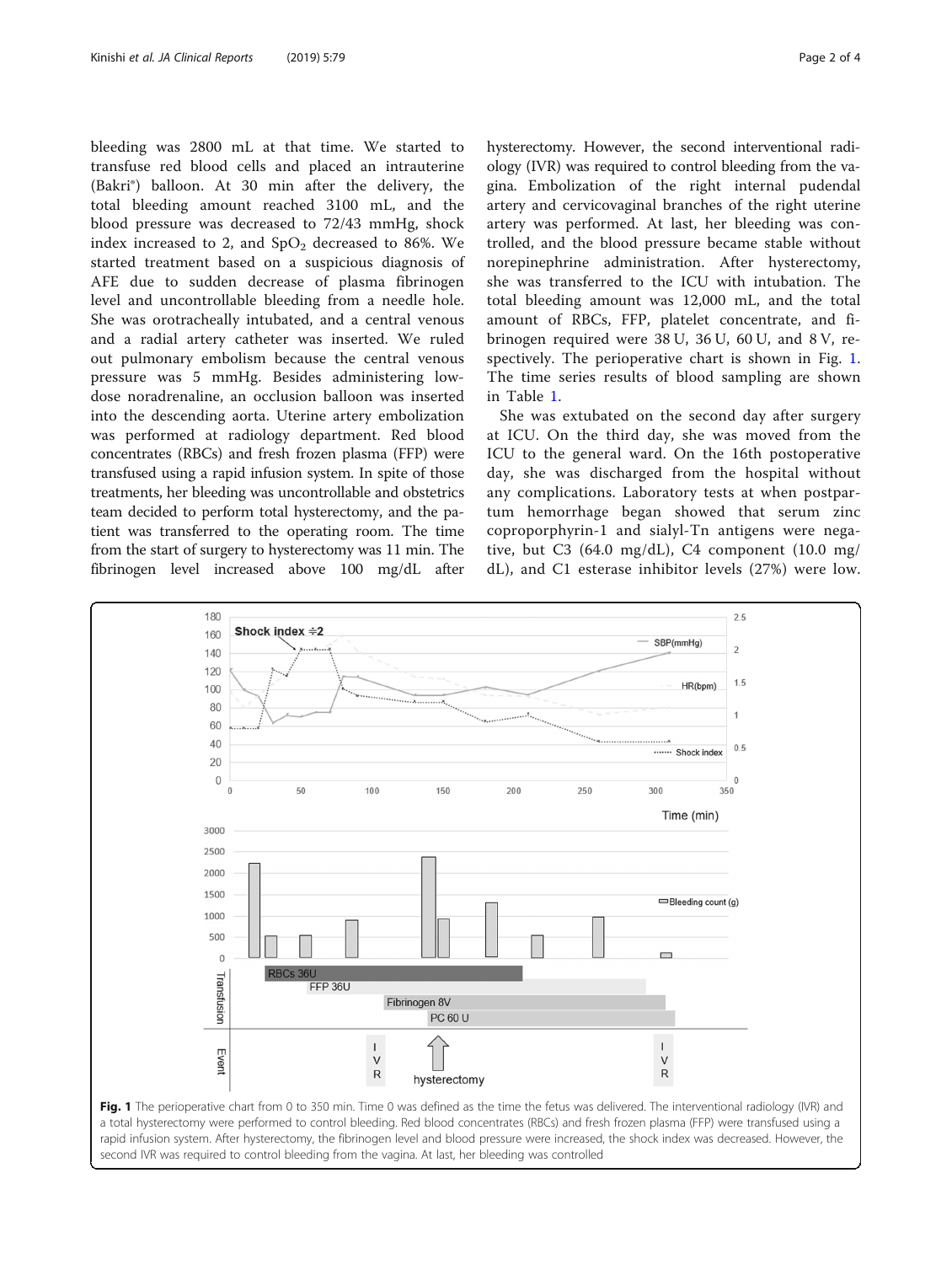#### <span id="page-2-0"></span>Table 1 Laboratory data

|                                            |     |       |       |      | Postpartum bleeding begins Before ER After 1st IVR After hysterectomy One hour after hysterectomy |      | At OR After 2nd IVR |
|--------------------------------------------|-----|-------|-------|------|---------------------------------------------------------------------------------------------------|------|---------------------|
| Fib (mg/dL)<br>$[200 - 400]$               | 25> | 25    | 25>   | 104  | 122                                                                                               | 251  | 246                 |
| WBC $(x 10^3/\mu L)$ 21.28<br>$[30 - 80]$  |     | 19.56 | 19.85 | 9.36 | 7.69                                                                                              | 8.32 | 8.31                |
| Hb (g/dL)<br>$[11 - 15]$                   | 9.5 | 10.5  | 10.4  | 7.3  | 8.7                                                                                               | 10.  | 9.0                 |
| Plt $(\times 10^3/\mu L)$<br>$[150 - 360]$ | 123 | 107   | 120   | 80   | 114                                                                                               | 78   | 136                 |

Fib fibrinogen, WBC white blood count, Hb hemoglobin, Plt platelet count, ER emergency room, IVR interventional radiology, OR operating room

A month later, immunostaining examination revealed fetal components in the uterus, confirming a diagnosis of DIC type AFE.

#### Discussion

AFE in our case was successfully rescued due to two factors: (1) early diagnosis and (2) early intervention by the medical team. AFE can be divided into two clinical types: (1) cardiopulmonary collapse type and (2) DIC type involving atonic bleeding and rapid deterioration of coagulopathy [[1\]](#page-3-0). The differential diagnosis of DIC type AFE in our case from normal obstetric DIC was made based on a rapid decrease of fibrinogen. In DIC type AFE, the influx of blood coagulation-promoting substances in the uterus causes rapid activation of extrinsic coagulation pathways, and fibrinogen drastically reduces. On the other hand, in normal obstetric DIC, fibrinogen decreases according to the massive bleeding and the DIC is caused secondarily by the diluted coagulopathy [[5\]](#page-3-0). Since the blood coagulation factor is depleted early by the anaphylactoid reaction, it is important to supply the coagulation factor by administering large amounts of FFP from the early stage for DIC type AFE  $[1, 6]$  $[1, 6]$  $[1, 6]$  $[1, 6]$ .

DIC type AFE has been reported to cause cardiac arrest in approximately 60% cases within 6 h after the appearance of symptoms, and as in this case, early intervention is important [\[7](#page-3-0)]. Therefore, it is necessary to transport a patient to a larger medical facility in case of obstetric crisis [\[8](#page-3-0)]. Pregnant women with labor epidural analgesia have a lower risk of critical postpartum hemorrhage compared with those without it, probably because immediate examination and management of postpartum hemorrhage is facilitated by an epidural catheter [[9\]](#page-3-0). Fortunately, this situation, including the fact that she requested parturition epidural analgesia, made possible her resuscitation by the medical team, which included anesthesiologists, who possessed the patient's information before the occurrence of AFE.

A diagnosis of AFE is made by autopsy and clinical diagnostic criteria, and serologic tests are also used for assisted diagnosis [[1\]](#page-3-0). Serum markers are available for making an auxiliary diagnosis of AFE. In this case, the

C3 and C4 complement and C1 esterase inhibitor were low. The serum levels of C3 and C4 complement had a high sensitivity and specificity for the diagnosis of AFE [[10\]](#page-3-0). The C1 esterase inhibitor decreased in patients with AFE [\[11](#page-3-0)].

This patient had a risk of AFE due to advanced maternal age, polyhydramnios, amniotomy, and induction of delivery [\[1,](#page-3-0) [12,](#page-3-0) [13](#page-3-0)]. Patients with advanced maternal age are at risk of AFE and thus should be managed attentively. Due to social background and progress of infertility treatment, it is expected that cases of advanced maternal age would increase in the future. It may be necessary to improve the medical system so that intensification of delivery facilities or close collaboration between clinics and higher medical facilities can be made in Japan.

#### Conclusions

We report a case of AFE in advanced maternal age with labor epidural anesthesia. The medical team and anesthesiologists had a large role in the maternal life-saving condition.

#### Abbreviations

AFE: Amniotic fluid embolism; C: Complement; DIC: Disseminated intravascular coagulation; FFP: Fresh frozen plasma; HR: Heart rate; IVR: Interventional radiology; PC: Platelet concentrate; RBCs: Red blood concentrates; SBP: Systolic blood pressure; Shock index: The heart rate divided by the systolic blood pressure

#### Acknowledgements

The authors would like to extend their gratitude to the patient and her family members.

#### Authors' contributions

YK drafted the manuscript. TI and CO carried out the anesthesia for the entire course. CO and YF supervised the drafting. All authors read and approved the final version of the manuscript.

#### Funding

The authors received no external funding.

#### Availability of data and materials

Please contact the corresponding author for data requests.

#### Ethics approval and consent to participate Not applicable.

#### Consent for publication

Informed consent for scientific publication was obtained from the patient.